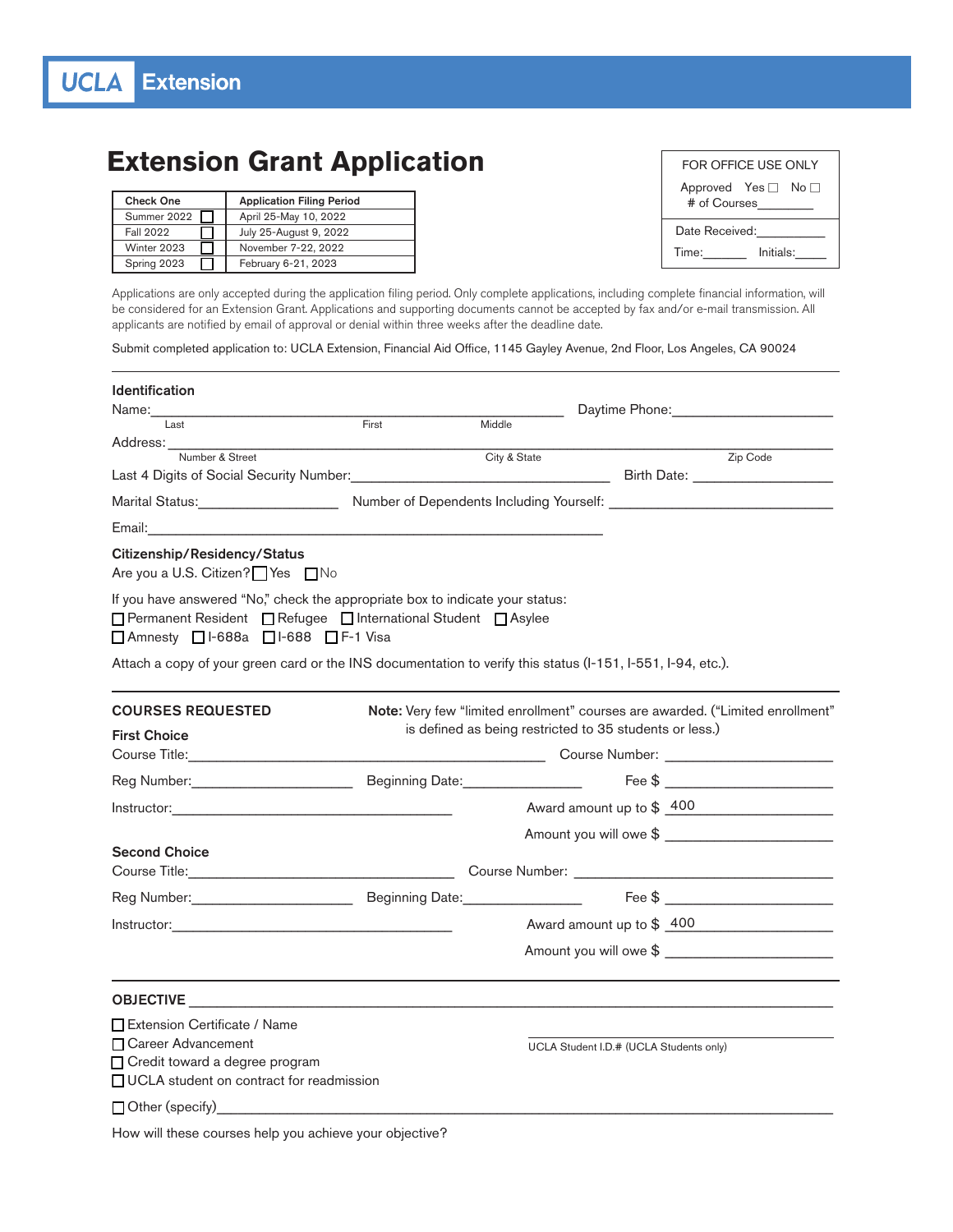| <b>EDUCATION HISTORY</b>                                                                                                                                                                                                                                                                                                                                                                                                                                      |              |                                                             |                               |  |  |
|---------------------------------------------------------------------------------------------------------------------------------------------------------------------------------------------------------------------------------------------------------------------------------------------------------------------------------------------------------------------------------------------------------------------------------------------------------------|--------------|-------------------------------------------------------------|-------------------------------|--|--|
| Circle last year completed.<br>High School 10 011 012 0<br>College                                                                                                                                                                                                                                                                                                                                                                                            | 10 20 30 40  |                                                             |                               |  |  |
| <b>College Name</b>                                                                                                                                                                                                                                                                                                                                                                                                                                           | <b>Dates</b> | Degree                                                      | <b>Financial Aid Received</b> |  |  |
|                                                                                                                                                                                                                                                                                                                                                                                                                                                               |              | the control of the control of the control of                | $\Box$ Yes $\Box$ No          |  |  |
|                                                                                                                                                                                                                                                                                                                                                                                                                                                               |              |                                                             | INo<br>Yes                    |  |  |
| I have attended UCLA Extension:<br>$\Box$ Yes $\Box$ No                                                                                                                                                                                                                                                                                                                                                                                                       |              |                                                             |                               |  |  |
| I have received an Extension Grant:<br>$\Box$ Yes $\Box$ No                                                                                                                                                                                                                                                                                                                                                                                                   |              | Quarters: ______________________                            |                               |  |  |
| <b>EMPLOYMENT INFORMATION</b>                                                                                                                                                                                                                                                                                                                                                                                                                                 |              |                                                             |                               |  |  |
|                                                                                                                                                                                                                                                                                                                                                                                                                                                               |              |                                                             |                               |  |  |
|                                                                                                                                                                                                                                                                                                                                                                                                                                                               |              |                                                             |                               |  |  |
| Occupation: Contract Contract Contract Contract Contract Contract Contract Contract Contract Contract Contract Contract Contract Contract Contract Contract Contract Contract Contract Contract Contract Contract Contract Con                                                                                                                                                                                                                                |              |                                                             |                               |  |  |
| Dates Employed: From: To: To:                                                                                                                                                                                                                                                                                                                                                                                                                                 |              |                                                             |                               |  |  |
| Spouse's Employer: Spouse's Employer Spouse of the Spouse's Employer Spouse's Employer Spouse's Employer Spouse Spouse of the Spouse of the Spouse of the Spouse of the Spouse of the Spouse of the Spouse of the Spouse of th                                                                                                                                                                                                                                |              |                                                             |                               |  |  |
|                                                                                                                                                                                                                                                                                                                                                                                                                                                               |              |                                                             |                               |  |  |
| Occupation: Contract of Contract of Contract of Contract of Contract of Contract of Contract of Contract of Contract of Contract of Contract of Contract of Contract of Contract of Contract of Contract of Contract of Contra                                                                                                                                                                                                                                |              |                                                             |                               |  |  |
|                                                                                                                                                                                                                                                                                                                                                                                                                                                               |              |                                                             |                               |  |  |
| If Applicable: (Social Security Number is Claim Number, please provide only last 4 digits)                                                                                                                                                                                                                                                                                                                                                                    |              |                                                             |                               |  |  |
| Unemployment Claim Number (last 4 digits): ________                                                                                                                                                                                                                                                                                                                                                                                                           |              |                                                             |                               |  |  |
| Welfare Social Worker's Name: _______________________                                                                                                                                                                                                                                                                                                                                                                                                         |              | Social Security Claim Number (last 4 digits): _____________ |                               |  |  |
| Phone: <u>Alexander School (Alexander School)</u>                                                                                                                                                                                                                                                                                                                                                                                                             |              |                                                             |                               |  |  |
|                                                                                                                                                                                                                                                                                                                                                                                                                                                               |              |                                                             |                               |  |  |
| <b>STUDENT STATUS</b> (please check)<br>I am supported by: 1. Self<br>Beginning Date: <b>Example 2014</b><br>$\square$ 2. Parent(s)<br>□3. Spouse<br>$\Box$ 4. Other<br>If you checked 1, attach a signed copy of your 1040 tax form or a statement explaining why one was not filed,<br>including W-2 forms.<br>If you checked 2, 3, or 4, attach a signed copy of that person's 1040 tax form or a statement why one was not<br>filed, including W-2 forms. |              |                                                             |                               |  |  |

## VOLUNTARY INFORMATION (Optional)

WHAT IS YOUR ETHNIC BACKGROUND? Please check the appropriate box below. Providing this information is voluntary. It will help UCLA Extension plan student programs and measure their effectiveness.

1. American/Pacific Islander 4. Hispanic/Latino/Chicano

- 
- 2. Black/African American 6. u Black/African American American 5. under American/Alaska Native
- 3. Caucasian 6. Other:
	-
	- 7. Decline to State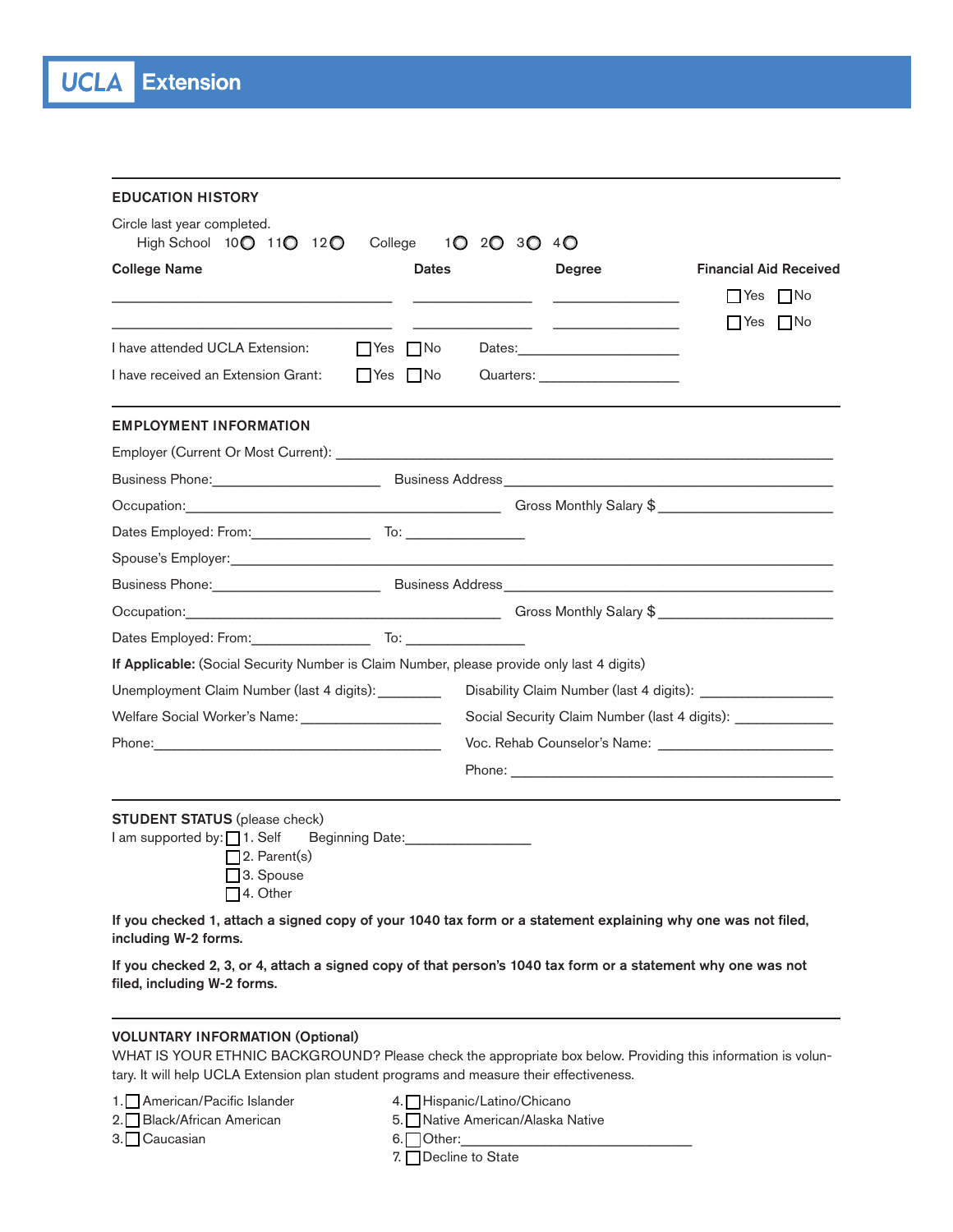## CONFIDENTIAL FINANCIAL STATEMENT

Only complete confidential financial statements will be considered for an extension grant.

|                                                                                                                                                                                                                                | <b>MONTHLY</b>                         | <b>ANNUAL</b>                 |
|--------------------------------------------------------------------------------------------------------------------------------------------------------------------------------------------------------------------------------|----------------------------------------|-------------------------------|
| <b>INCOME</b>                                                                                                                                                                                                                  |                                        |                               |
| WAGES, SALARIES, ETC.                                                                                                                                                                                                          | $\frac{1}{2}$                          |                               |
| SPOUSE'S WAGES, SALARIES, ETC.                                                                                                                                                                                                 | $\frac{1}{2}$                          | $\frac{1}{2}$                 |
| CONTRIBUTION FROM OTHERS: (If contribution is not in dollars, compute<br>dollar amount and explain.)*                                                                                                                          | $\frac{1}{2}$                          | \$                            |
|                                                                                                                                                                                                                                | $\frac{1}{2}$                          | $\frac{1}{2}$                 |
| <b>SOCIAL SECURITY BENEFITS</b>                                                                                                                                                                                                | $\frac{1}{2}$                          | $\frac{1}{2}$                 |
| <b>VETERANS BENEFITS</b>                                                                                                                                                                                                       | $\frac{1}{2}$                          | $$\overbrace{\hspace{2.5cm}}$ |
| OTHER: (Child support, welfare, etc.)                                                                                                                                                                                          | $\frac{1}{2}$                          | $\frac{1}{2}$                 |
| <b>TOTAL</b>                                                                                                                                                                                                                   | $\updownarrow$                         | $\star\star$<br>$\frac{1}{2}$ |
| <b>EXPENSES</b>                                                                                                                                                                                                                |                                        |                               |
| <b>RENT OR MORTGAGE PAYMENT</b>                                                                                                                                                                                                | $\frac{1}{2}$                          | $\frac{1}{2}$                 |
| <b>FOOD</b>                                                                                                                                                                                                                    | $\frac{1}{2}$                          | $\frac{1}{2}$                 |
| <b>UTILITIES</b>                                                                                                                                                                                                               | $\frac{1}{2}$                          | $\frac{1}{2}$                 |
| <b>INSURANCE</b>                                                                                                                                                                                                               | $\frac{1}{2}$                          | $\frac{1}{2}$                 |
| HOME/APARTMENT                                                                                                                                                                                                                 | $\frac{1}{2}$                          | $\updownarrow$                |
| <b>AUTO</b>                                                                                                                                                                                                                    | $\frac{1}{2}$                          | $\frac{1}{2}$                 |
| OTHER (i.e., life, theft)                                                                                                                                                                                                      | $\frac{1}{2}$                          | $\frac{1}{2}$                 |
| <b>CREDIT CARD PAYMENTS</b>                                                                                                                                                                                                    | $\frac{1}{2}$                          | $\frac{1}{2}$                 |
| TRANSPORTATION (car payments, gas, repairs)                                                                                                                                                                                    | $\frac{1}{2}$                          | $\frac{1}{2}$                 |
| <b>MEDICAL/DENTAL</b>                                                                                                                                                                                                          | $\frac{1}{2}$                          | $\frac{1}{2}$                 |
| <b>RECREATION</b>                                                                                                                                                                                                              | $\frac{1}{2}$                          |                               |
| <b>CHILD CARE</b>                                                                                                                                                                                                              | $\frac{1}{2}$                          | $\frac{1}{2}$                 |
| <b>CLOTHING</b>                                                                                                                                                                                                                | $\frac{1}{2}$                          | $\frac{1}{2}$                 |
| OTHER (include payments on student loans and debts)                                                                                                                                                                            | $\mathbb{S}$ . The set of $\mathbb{S}$ | $\frac{1}{2}$                 |
| SPECIFY: And the state of the state of the state of the state of the state of the state of the state of the state of the state of the state of the state of the state of the state of the state of the state of the state of t |                                        |                               |
| <b>TOTAL</b>                                                                                                                                                                                                                   | $\frac{1}{2}$                          | $\frac{1}{2}$                 |

\*Explain any exceptional financial condition on the following page.

\*\*Indicating "0" or "no income" in the total field is not acceptable—application will not be considered for an Extension Grant.